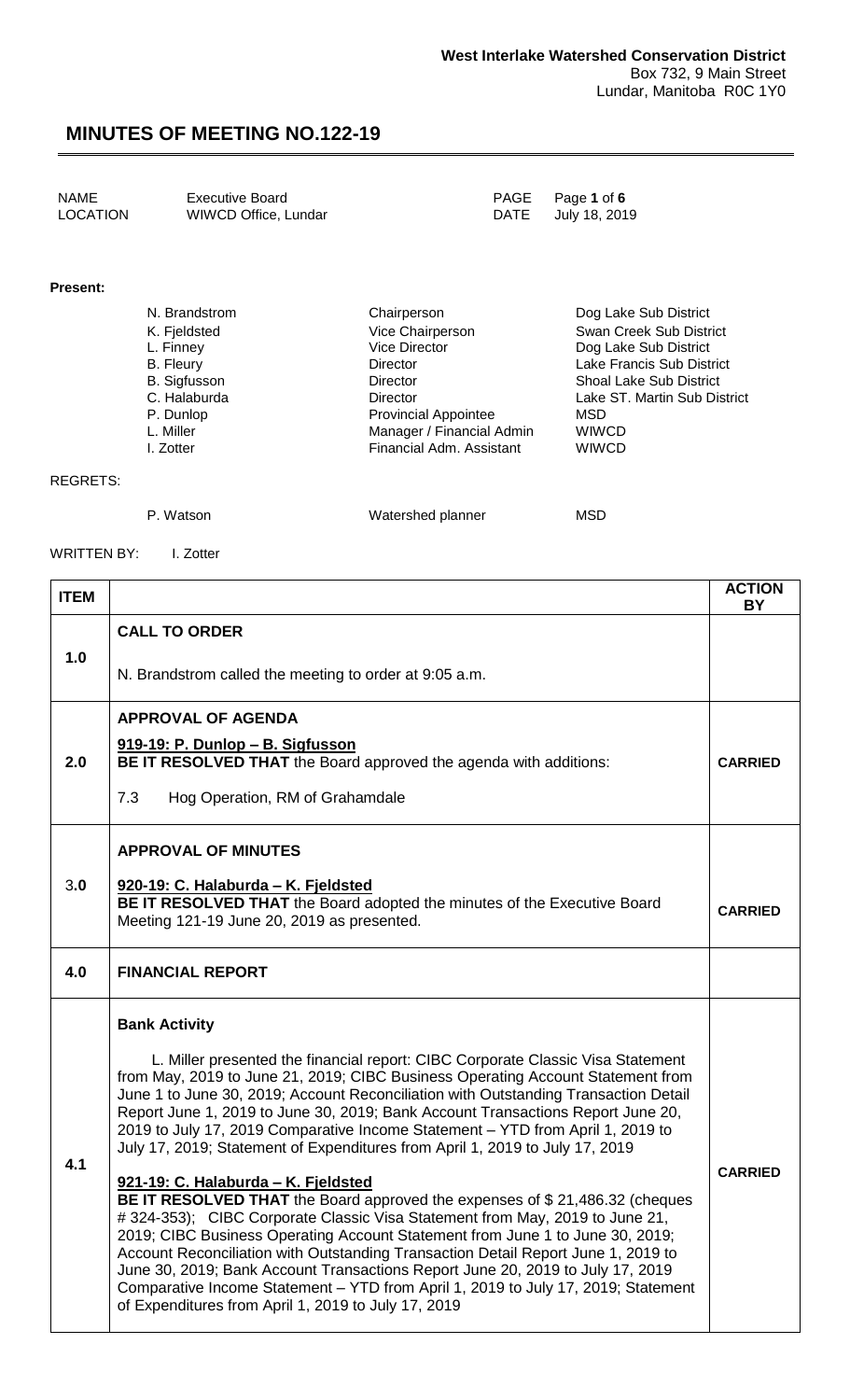| <b>NAME</b><br>LOCATION                                                                                                                                                                                                                                                                                        |                                                                          | <b>Executive Board</b><br>WIWCD Office, Lundar                                                                                                                                                                                                                                                                                                                                                                                                                                                                                                                                                                                                               | <b>PAGE</b><br><b>DATE</b> | Page 2 of 6<br>July 18, 2019 |  |
|----------------------------------------------------------------------------------------------------------------------------------------------------------------------------------------------------------------------------------------------------------------------------------------------------------------|--------------------------------------------------------------------------|--------------------------------------------------------------------------------------------------------------------------------------------------------------------------------------------------------------------------------------------------------------------------------------------------------------------------------------------------------------------------------------------------------------------------------------------------------------------------------------------------------------------------------------------------------------------------------------------------------------------------------------------------------------|----------------------------|------------------------------|--|
|                                                                                                                                                                                                                                                                                                                |                                                                          | <b>SUB DISTRICT RECOMMENDATIONS</b>                                                                                                                                                                                                                                                                                                                                                                                                                                                                                                                                                                                                                          |                            |                              |  |
|                                                                                                                                                                                                                                                                                                                |                                                                          | Sub District Meetings will be scheduled in September. Sub District Chairs will call the<br>Office, once the meeting dates are arranged.                                                                                                                                                                                                                                                                                                                                                                                                                                                                                                                      |                            |                              |  |
|                                                                                                                                                                                                                                                                                                                | Board Members discussed Recommendations from All Member Meeting # 14-19: |                                                                                                                                                                                                                                                                                                                                                                                                                                                                                                                                                                                                                                                              |                            |                              |  |
| $\triangleright$ To develop a new program or to organize a fundraising event to help<br>landowners to clean up their land from derelict vehicles. Throughout the<br>discussion members came to the conclusion that these activities will not be<br>feasible for the WIWCD; The Board supported the conclusion; |                                                                          |                                                                                                                                                                                                                                                                                                                                                                                                                                                                                                                                                                                                                                                              |                            |                              |  |
|                                                                                                                                                                                                                                                                                                                |                                                                          | $\triangleright$ Cover Crops. There is more and more interest expressed to apply cover crop<br>practices to improve soil quality among the landowners. Members discussed the<br>idea to expand the Programming and to offer financial assistance to landowners<br>who would like to implement those practices. Members suggested to establish<br>a Program with conditions similar to Forage Seed Program. To raise the<br>awareness related to Cover Crop benefits and to promote new program through<br>local newspapers. The Pilot Projects established to determine effectiveness<br>of Cover Crop strategies and possibility to initiate a new Program. |                            |                              |  |
|                                                                                                                                                                                                                                                                                                                |                                                                          | $\triangleright$ Wild Rice. Suggestion was made to promote production and growth of wild rice<br>in the area of West Interlake. Members suggested to conduct more research on<br>this topic, before they can discuss it with confidence; The Board discussed the<br>suggestion and agreed that soil condition in the West Interlake area is not<br>favorable to promote growth and production of wild rice;                                                                                                                                                                                                                                                  |                            |                              |  |
| 5.0                                                                                                                                                                                                                                                                                                            | ➤                                                                        | Bee Houses. Members discussed the idea of purchasing Bee Houses to<br>promote its distribution among residents to attract more bees. Members decided<br>that in order to define Bee Houses benefits, they need to be tested "in practice"<br>first. Perhaps few Bee Houses can be purchased and distributed among<br>members, who will provide the report on their effectiveness next year; Two<br>Board members will test the Bee Houses over the summer and will report<br>on their effectiveness next Fall;                                                                                                                                               |                            |                              |  |
|                                                                                                                                                                                                                                                                                                                |                                                                          | $\triangleright$ Water Sample Transportation. Members discussed the necessity of transporting<br>water samples throughout summer of 2019. Based on past experience, where<br>only 10-20 samples were collected throughout District and transported to the<br>laboratory in Winnipeg, members decided that this practice is not feasible. The<br>Board supported the decision;                                                                                                                                                                                                                                                                                |                            |                              |  |
|                                                                                                                                                                                                                                                                                                                |                                                                          | ▶ Fuel Tank Rebate. Suggestion was made to increase the rebate from \$500.00<br>to \$1000.00, due to high cost of a double wall tank. Members discussed the<br>idea and requested more information pertaining the price difference between<br>single and double wall tanks; The Board discussed the suggestion and<br>decided to leave conditions as is at this time;                                                                                                                                                                                                                                                                                        |                            |                              |  |
|                                                                                                                                                                                                                                                                                                                |                                                                          | > Wild Flowers Seeds Program. It was suggested to implement Wild Flowers<br>Seeds distribution during public events, where packages with wild flowers seeds<br>can be given away as a promotional items to the public. Members suggested to<br>contact Interlake Tourism Group regarding the distribution and to conduct more<br>research on types, sources and cost of wild flowers seeds. Board Members<br>discussed the suggestion. Staff to contact Sabados Greenhouse and to<br>collect more information.                                                                                                                                               |                            |                              |  |
|                                                                                                                                                                                                                                                                                                                |                                                                          |                                                                                                                                                                                                                                                                                                                                                                                                                                                                                                                                                                                                                                                              |                            |                              |  |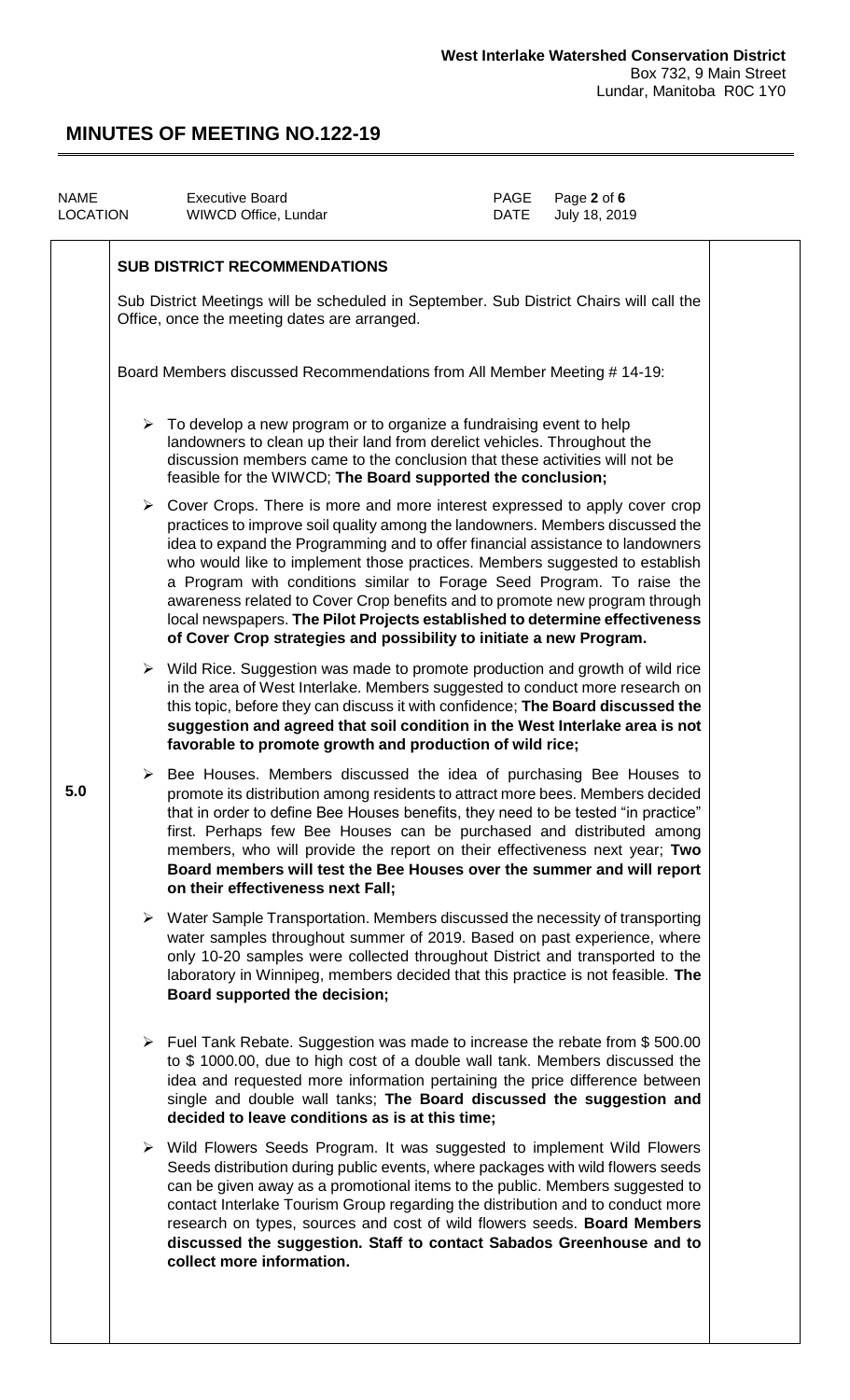| <b>NAME</b><br><b>LOCATION</b> | <b>Executive Board</b><br>WIWCD Office, Lundar                                                                                                                                                                                                                                                                                                                                                                                                                                                               | PAGE<br><b>DATE</b> | Page 3 of 6<br>July 18, 2019 |                |
|--------------------------------|--------------------------------------------------------------------------------------------------------------------------------------------------------------------------------------------------------------------------------------------------------------------------------------------------------------------------------------------------------------------------------------------------------------------------------------------------------------------------------------------------------------|---------------------|------------------------------|----------------|
| 6.0                            | <b>OLD BUSINESS</b>                                                                                                                                                                                                                                                                                                                                                                                                                                                                                          |                     |                              |                |
| 6.1                            | <b>Integrated Watershed Management plan (IWMP)</b><br>The Executive Board discussed the progress of the IWMP. "Thank you" Letters, to all<br>participants in the IWMP development, are ready to be signed. Summary from P.<br>Watson pertaining last Project Management Team (PMT) meeting presented to the<br>Board. The Board made suggestion to place an Ad on the RM billboards.                                                                                                                         |                     |                              |                |
| 6.2                            | <b>Winter Watering System Applications</b><br>New applications has been submitted, sites has not been inspected at this time.<br>922-19: B. Fleury - P. Dunlop<br>BE IT RESOLVED THAT the Board approved Off-Site Winter Watering application from<br>J. Lobay, M.Bernier, T. Cook and C. Parkes pending on the inspection.                                                                                                                                                                                  |                     |                              | <b>CARRIED</b> |
| 6.3                            | <b>Hatchery Drain</b><br>Date for the installation of spawning shoals at Swan Creek Drain to be determined.                                                                                                                                                                                                                                                                                                                                                                                                  |                     |                              |                |
| 6.4                            | <b>Policy</b><br>The Board presented with the WIWCD Manual Policy, Sections 2.9, 2.10, 2.11, 2.12,<br>2.13 and 2.14<br>923-19: P. Dunlop - B. Fleury<br>BE IT RESOLVED THAT the Board approved to adapt the WIWCD Manual Policy<br>Section 2.9, 2.10, 2.11, 2.12, 2.13 and 2.14 as discussed.                                                                                                                                                                                                                |                     |                              | <b>CARRIED</b> |
| 6.5                            | <b>WIWCD Proposed Boundaries</b><br>Council meeting for the RM of Fisher took place on July 3, 2019 at 9:00 a.m. L. Miller<br>and N. Brandstrom attended the meeting. RM of Fisher accepted the proposal to join<br>the WIWCD.<br>924-19: C. Halaburda - B. Sigfusson<br>BE IT RESOLVED THAT the Board approved to accept proposed boundaries for the<br>West Interlake Watershed District, effective January 1, 2020.                                                                                       |                     |                              | <b>CARRIED</b> |
| 6.6                            | <b>Bank</b><br>Noventis Credit Union branch in Lundar is not open yet. Transition is not finalized.                                                                                                                                                                                                                                                                                                                                                                                                          |                     |                              |                |
| 6.7                            | <b>Conservation Trust Fund</b><br>WIWCD signed the Agreement with the Conservation Trust Fund. Letters of Support<br>from all municipalities and the Sabados Greenhouse submitted. The WIWCD received<br>40% of approved funding. Inquiry about available and suitable fruit trees was made, the<br>expected cost is too high. The Board suggested to include a package of wild flowers as<br>a part of the offer. Staff to present a new application at next Executive Meeting for the<br>Board's approval. |                     |                              |                |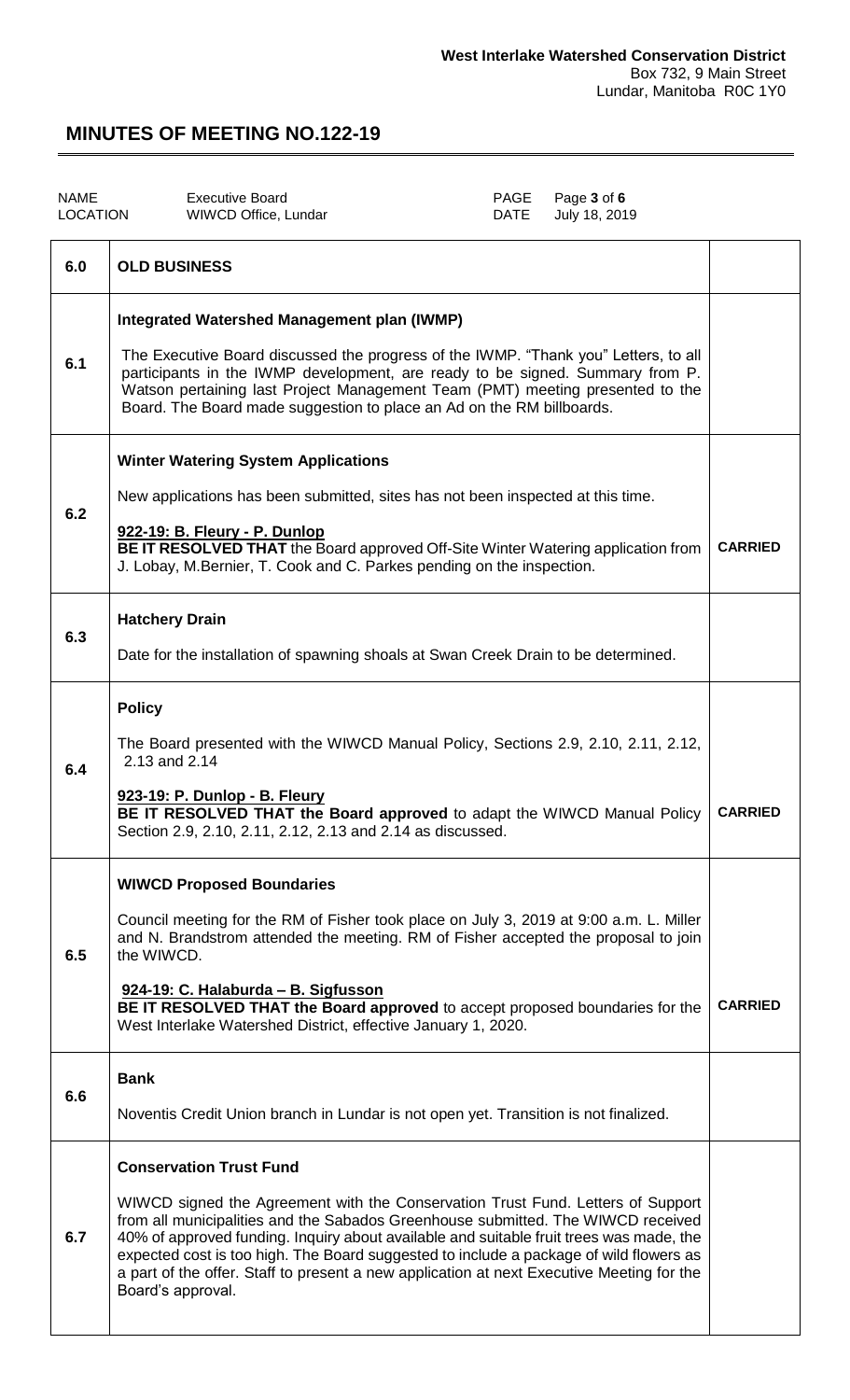| <b>NAME</b><br><b>LOCATION</b> | <b>Executive Board</b><br>WIWCD Office, Lundar                                                                                                                                                                                                                                                                                                                                                                                       | PAGE<br><b>DATE</b> | Page 4 of 6<br>July 18, 2019 |                |
|--------------------------------|--------------------------------------------------------------------------------------------------------------------------------------------------------------------------------------------------------------------------------------------------------------------------------------------------------------------------------------------------------------------------------------------------------------------------------------|---------------------|------------------------------|----------------|
| 6.8                            | <b>Audit</b><br>Manager's Letter presented to the Board. The Board reviewed the Letter, discussed<br>and addressed all recommendation.<br>The Board decided to implement on practice (for couple of months) one of the<br>recommendations: any invoice above \$500.00 must be signed before payment can be<br>made.                                                                                                                  |                     |                              |                |
| 6.9                            | <b>Water Festival / Tables</b><br>Staff presented price list and specification pertaining to available plastic tables on the<br>market. These tables will be used during public events, such as Annual Water Festival<br>and outdoor workshops. Currently tables are available at Canadian Tire at reduced<br>price.<br>925-19: K. Fjeldsted - C. Halaburda<br>BE IT RESOLVED THAT the Board approved to purchase 10 plastic tables. |                     |                              | <b>CARRIED</b> |
| 6.10                           | <b>Summer Students</b><br>The second summer employee resigned from his position.<br>Staff to place an Advertisement in Around Town for summer employment opportunity.                                                                                                                                                                                                                                                                |                     |                              |                |
| 6.11                           | <b>Ducks Unlimited</b><br>Updates are not available at this time. Tabled                                                                                                                                                                                                                                                                                                                                                             |                     |                              |                |
| 6.12                           | <b>Cover Crops</b><br>Local producer, Joel Combot, approached the Board of Directors with an offer to<br>implement cover crop practices on 10 acres of his land and expressed an interest to<br>participate in Pilot Project Initiative. He will provide the WIWCD with pictures of the<br>cover crop land and with a written report at the end of the term. J. Combot also offered<br>his land to organize Field Days.              |                     |                              |                |
| 6.13                           | Northwest Interlake Integrated Watershed Management Plan (IWMP)<br>The Board presented with Letters to the RM of West Interlake and the RM of<br>Grahamdale, to appoint the representatives for the Northwest Interlake IWMP.<br>The Board member suggested to send similar letter to all First Nations within watershed,<br>inviting them to participate in the development of the Northwest Interlake IWMP.                        |                     |                              |                |
| 6.14                           | <b>Composters and Composting Workshop</b><br>Composter bins have been purchased and received.<br>Composting workshop will be organized in affiliation with Lundar Ag Society and Green<br>Action Centre in August of 2019, date for workshop to be determined.                                                                                                                                                                       |                     |                              |                |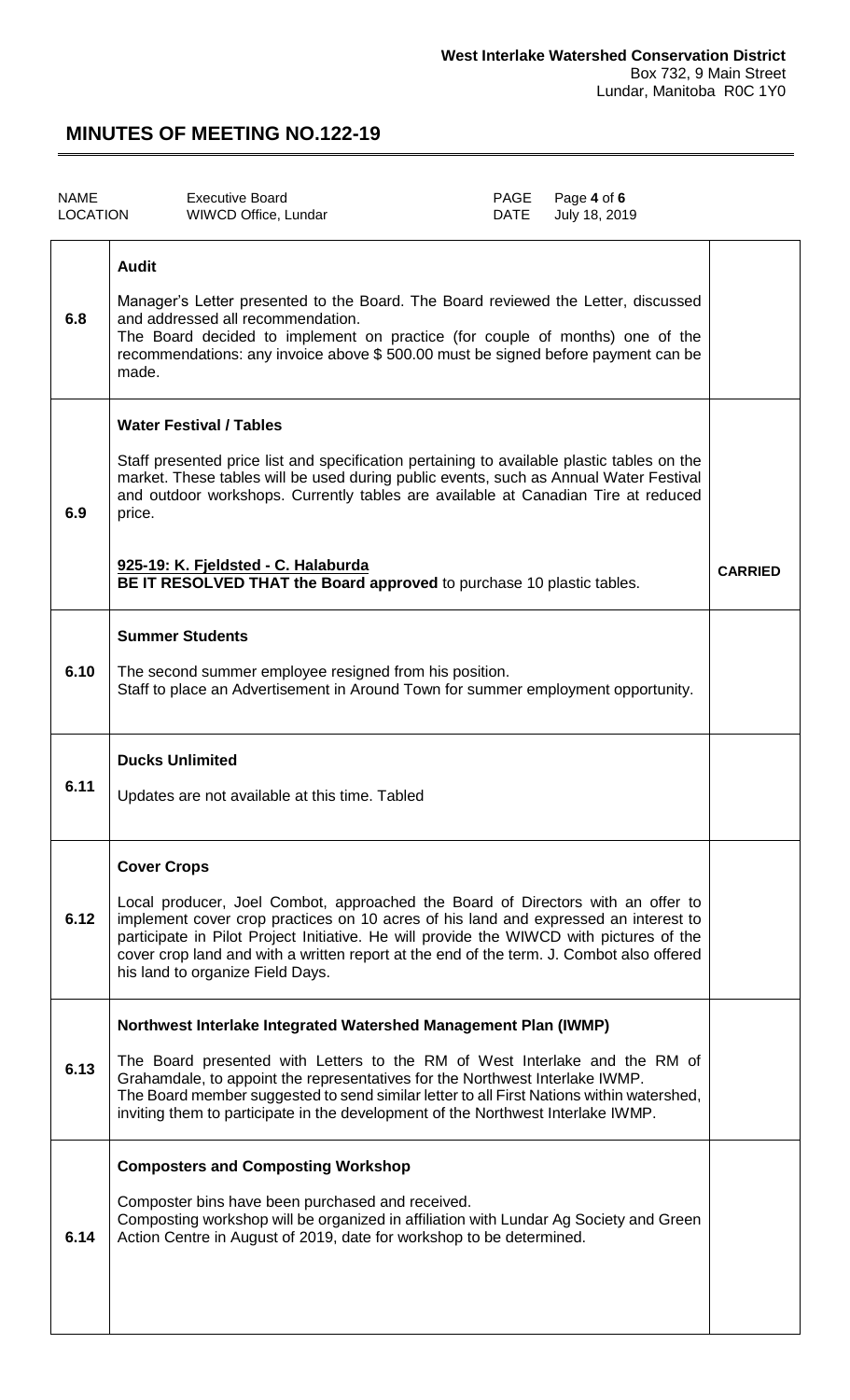| <b>NAME</b><br><b>LOCATION</b> | <b>Executive Board</b><br>PAGE<br>Page 5 of 6<br>WIWCD Office, Lundar<br>July 18, 2019<br>DATE                                                                                                                                                               |                |
|--------------------------------|--------------------------------------------------------------------------------------------------------------------------------------------------------------------------------------------------------------------------------------------------------------|----------------|
| 6.15                           | <b>Riparian Fencing Application</b><br>The Board discussed details of the previously submitted application for the Riparian<br>Management Program and decided to incorporate this Project into Conservation Trust<br>Proposal.                               |                |
| 6.16                           | <b>Well Sealing</b><br>The Board reviewed previously submitted application.<br>926-19: P. Dunlop - B. Fleury<br>BE IT RESOLVED THAT the Board approved to seal a well in partnership with<br>landowner J. Ewasiuk according to agreed conditions.            | <b>CARRIED</b> |
| 7.0                            | <b>NEW BUSINESS</b>                                                                                                                                                                                                                                          |                |
| 7.1                            | <b>Culvert Inventory</b><br>The Board discussed possibility to initiate a Culvert Inventory within CD boundaries.<br>After the discussion the Board members agreed that the WIWCD does not have<br>financial nor human resources to support this initiative. |                |
| 7.2                            | 2019-2020 Budget<br>Final 2019-2020 Budget presented to the Board.<br>927-19: B. Sigfusson - B. Fleury<br>BE IT RESOLVED THAT the Board approved presented Final Budget for 2019-2020<br>fiscal year.                                                        | <b>CARRIED</b> |
| 7.3                            | <b>Hog Operation, RM of Grahamdale</b><br>The Board Member informed the Board that the RM of Grahamdale is currently in the<br>process of exploring possibilities to increase a revenue flow by establishing Hog<br>Operation in the RM.                     |                |
| 8.0                            | <b>REPORTS</b>                                                                                                                                                                                                                                               |                |
| 8.1                            | Chairperson<br>Chairperson verbally updated the Board on his activities.                                                                                                                                                                                     |                |
| 8.2                            | <b>MCDA Rep Report</b><br>P. Dunlop, MCDA representative, updated the Board on the activities of the MCDA.                                                                                                                                                   |                |
| 8.3                            | <b>Manager Report</b><br>Manager verbally reported to the Board on current activities of the WIWCD.                                                                                                                                                          |                |
| 9.0                            | <b>IN CAMERA DISCUSSION</b><br>N/A                                                                                                                                                                                                                           |                |